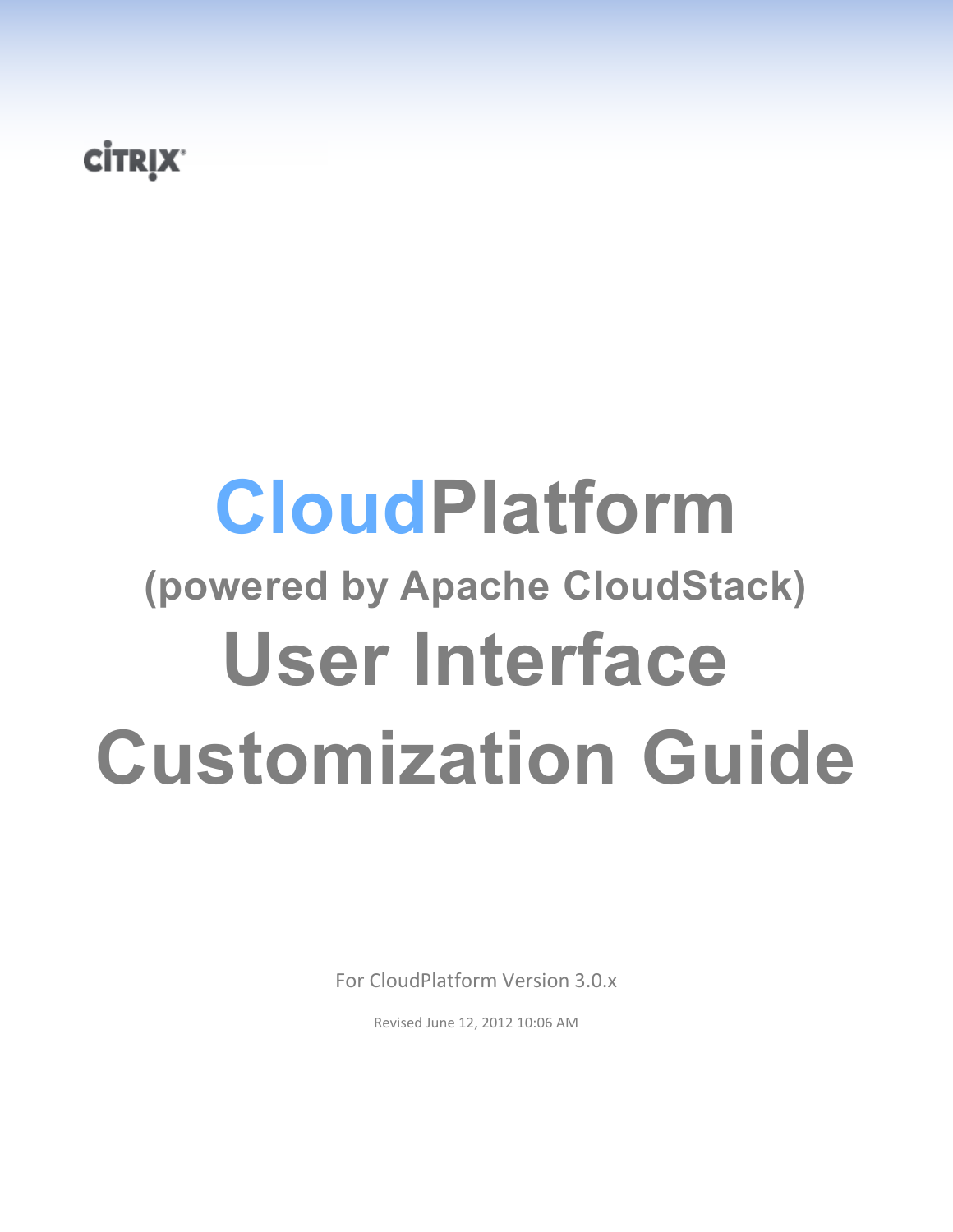© 2011, 2012 Citrix Systems, Inc. All rights reserved. Specifications are subject to change without notice. Citrix Systems, Inc., the Citrix logo, Citrix XenServer, Citrix XenCenter, and CloudPlatform are trademarks or registered trademarks of Citrix Systems, Inc. All other brands or products are trademarks or registered trademarks of their respective holders.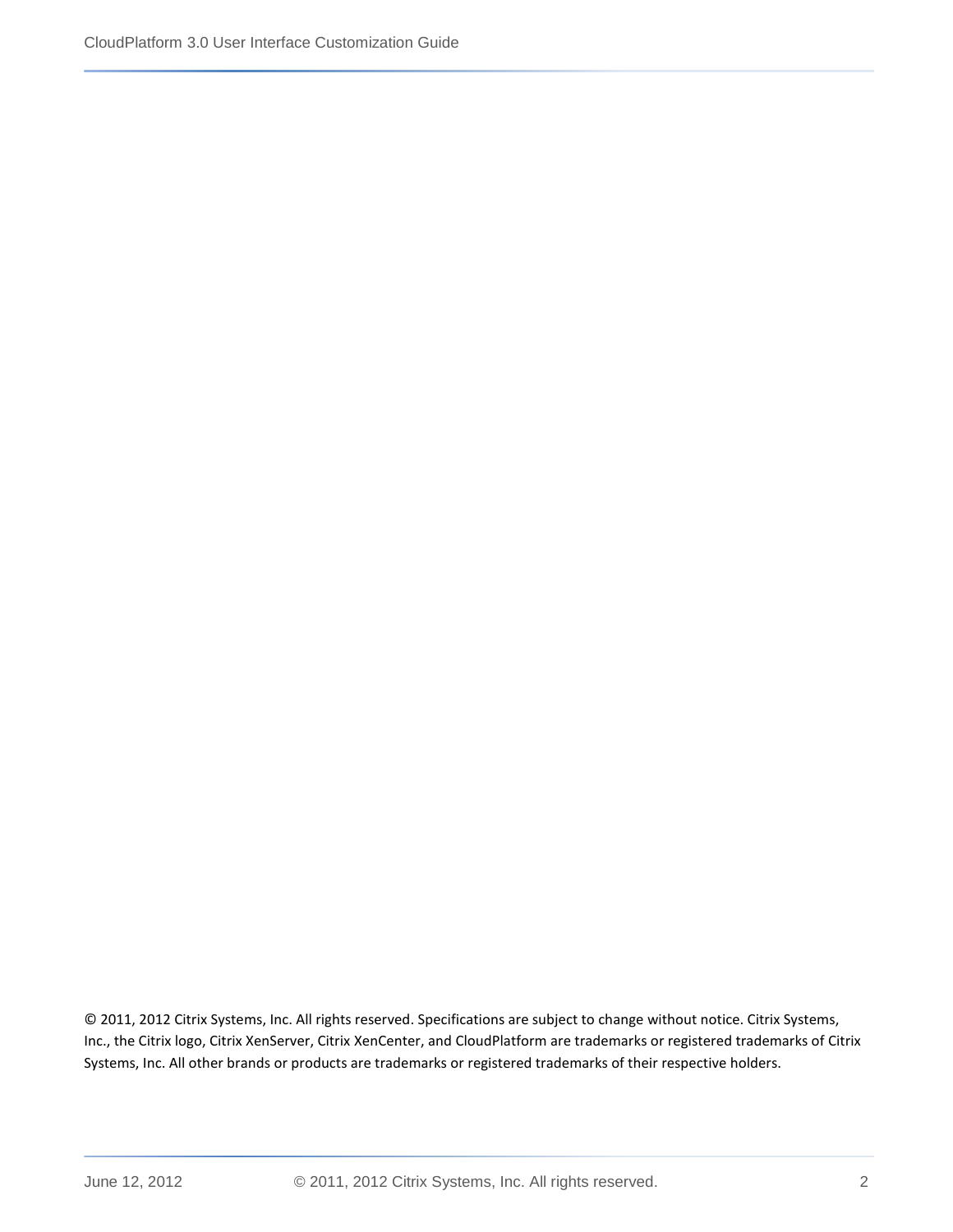# **Contents**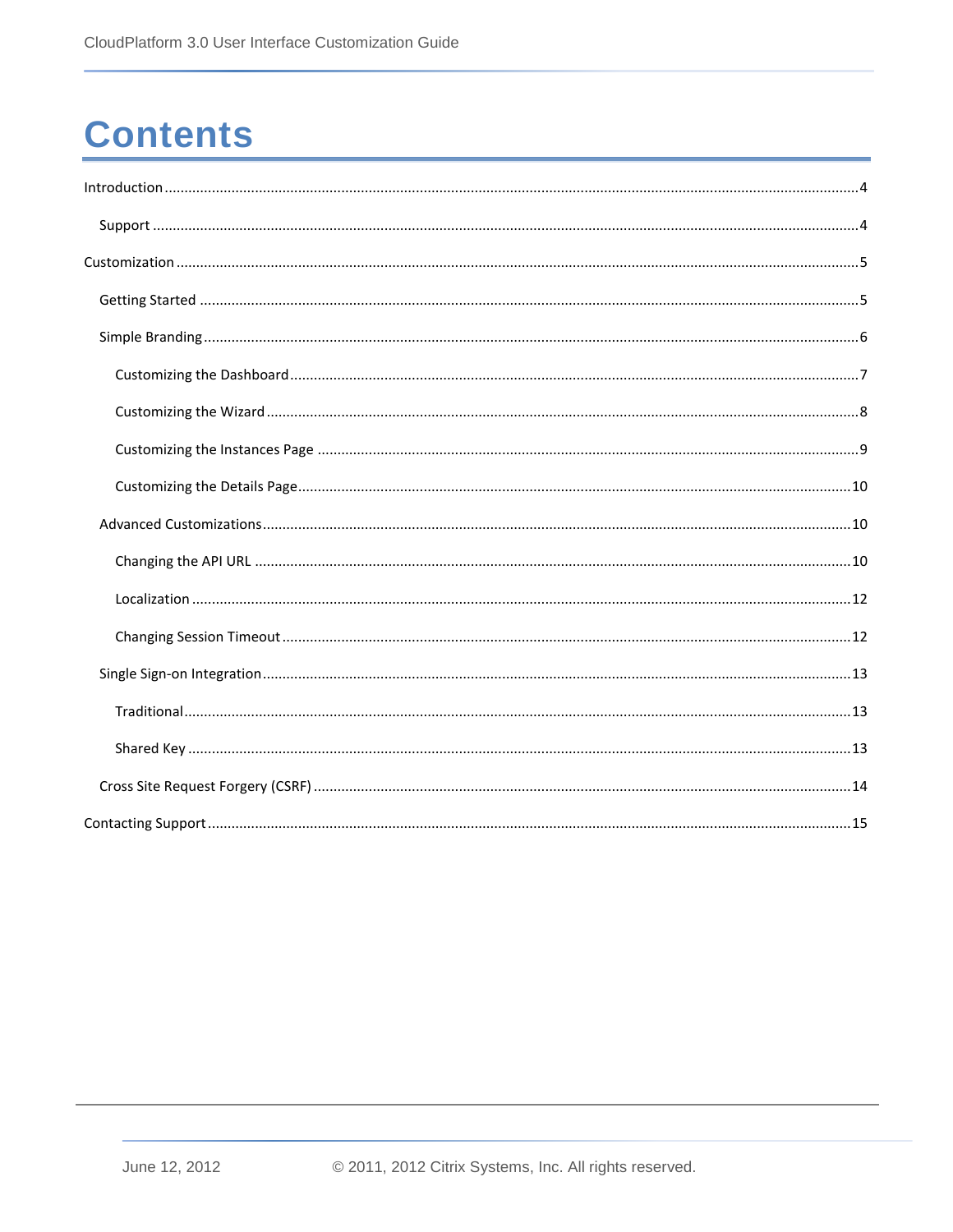# <span id="page-3-0"></span>**Introduction**

The CloudPlatform™ User Interface (UI) is a rich AJAX client interface that allows you to manage all aspect of the cloud and is a complete reference implementation of the CloudPlatform API. The CloudPlatform UI supports three access roles.

- **Root Admin**. Access to all features of the cloud, including both virtual and physical resource management. For more information about this API: [http://download.cloud.com/releases/3.0/api\\_3.0/html/TOC\\_Global\\_Admin.html](http://download.cloud.com/releases/3.0/api_3.0/html/TOC_Global_Admin.html)
- **Domain-Admin**. Access to only the virtual resources of the clouds that belong to the administrator's domain. For more information: [http://download.cloud.com/releases/3.0/api\\_3.0/html/TOC\\_Domain\\_Admin.html](http://download.cloud.com/releases/3.0/api_3.0/html/TOC_Domain_Admin.html)
- **User**. Access to only the features that allow management of the user's virtual instances, storage, and network. For more information about this API: [http://download.cloud.com/releases/3.0/api\\_3.0/html/TOC\\_User.html](http://download.cloud.com/releases/3.0/api_3.0/html/TOC_User.html)

This document describes the various methods of user interface customization, from simple branding to a complete redesign.

## <span id="page-3-1"></span>**Support**

You are welcome to modify, add, or reuse any part of the CloudPlatform UI to suit your needs. However, once modified, Citrix Systems, Inc. can no longer support any defects resulting from the customization nor can we support any upgrade process to future releases of the CloudPlatform Management Server.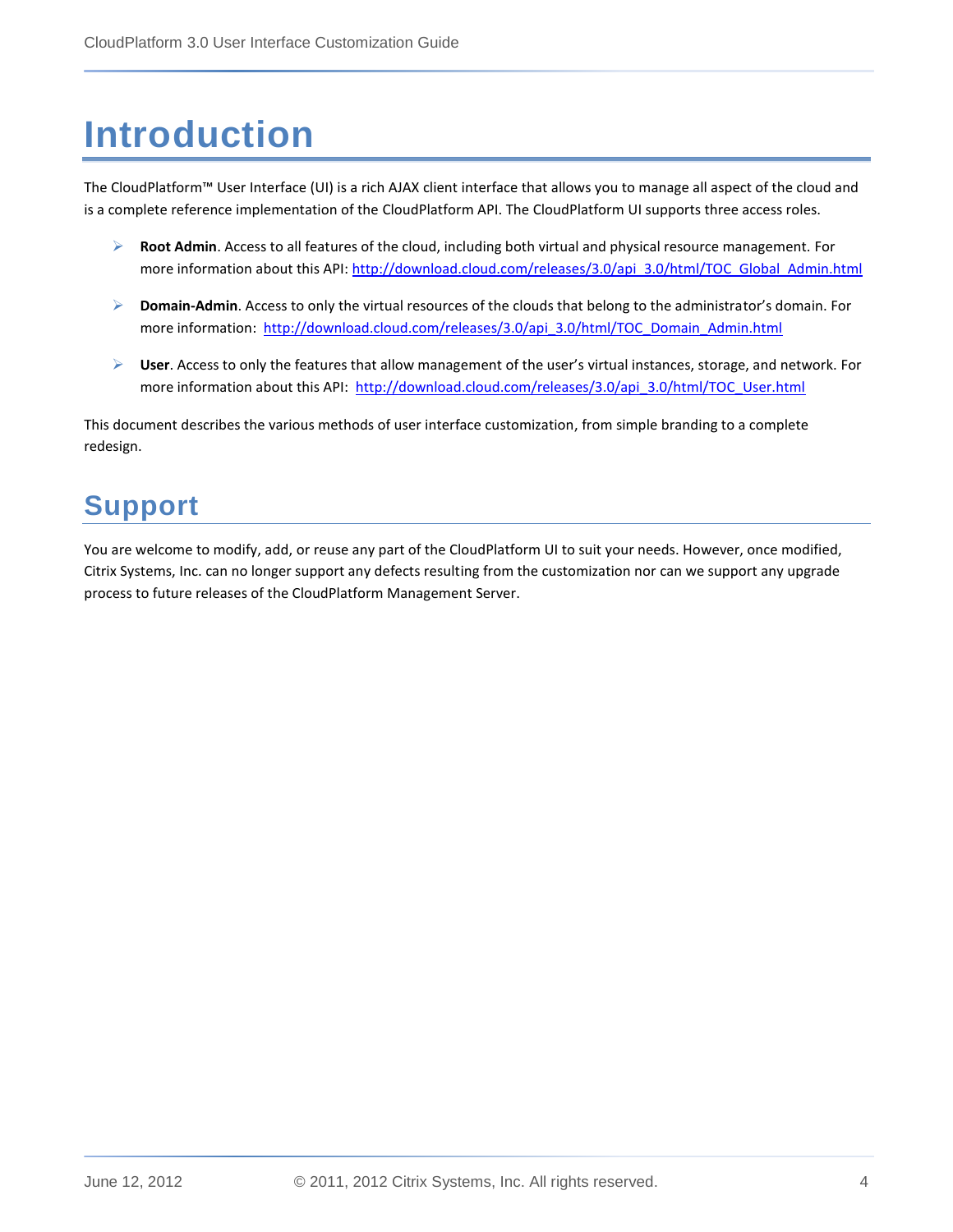# <span id="page-4-0"></span>**Customization**

The CloudPlatform UI is built entirely on HTML/JSP, CSS, Javascript, and uses jQuery 1.4 as the Javascript Library for all AJAX calls, event handling, and animations. You can find the latest jQuery reference API a[t http://api.jquery.com/.](http://api.jquery.com/) We recommend that any changes should be made only by someone with development experience in the above-listed technologies. We also recommend using a web development tool, such as Firebug for Firefox, to help inspect the various elements of the UI for easier modification.

### <span id="page-4-1"></span>**Getting Started**

To get started, log in to your CloudPlatform Management Server and go to the following directory to find all the files and resources that make up the user interface.

/usr/share/cloud/management/webapps/client/

The following table describes all the major files in this directory that are used to build the user interface.

| <b>File</b>                | <b>Description</b>                                                                                                                               |
|----------------------------|--------------------------------------------------------------------------------------------------------------------------------------------------|
| index.jsp                  | The main HTML/JSP page. All CSS and Javascript files are specified in this page.                                                                 |
| favicon.ico                | Default favicon.                                                                                                                                 |
| /images/*.*                | The folder that contains all the images used by the CloudPlatform UI.                                                                            |
| /css/main.css              | The main CSS file that contains most of the CSS definitions used by the CloudPlatform<br>UI.                                                     |
| /css/ jquery-ui.custom.css | The CSS file used by the jQuery UI library. The default CSS definitions for all the dialogs<br>in the CloudPlatform UI are located in this file. |
| /custom/*.*                | The directory that includes all the out-of-box custom HTML, CSS, and Javascript files for<br>the default UI.                                     |
| /jsp/*.jsp                 | The JSP pages that correspond to each major element presented in the CloudPlatform<br>UI.                                                        |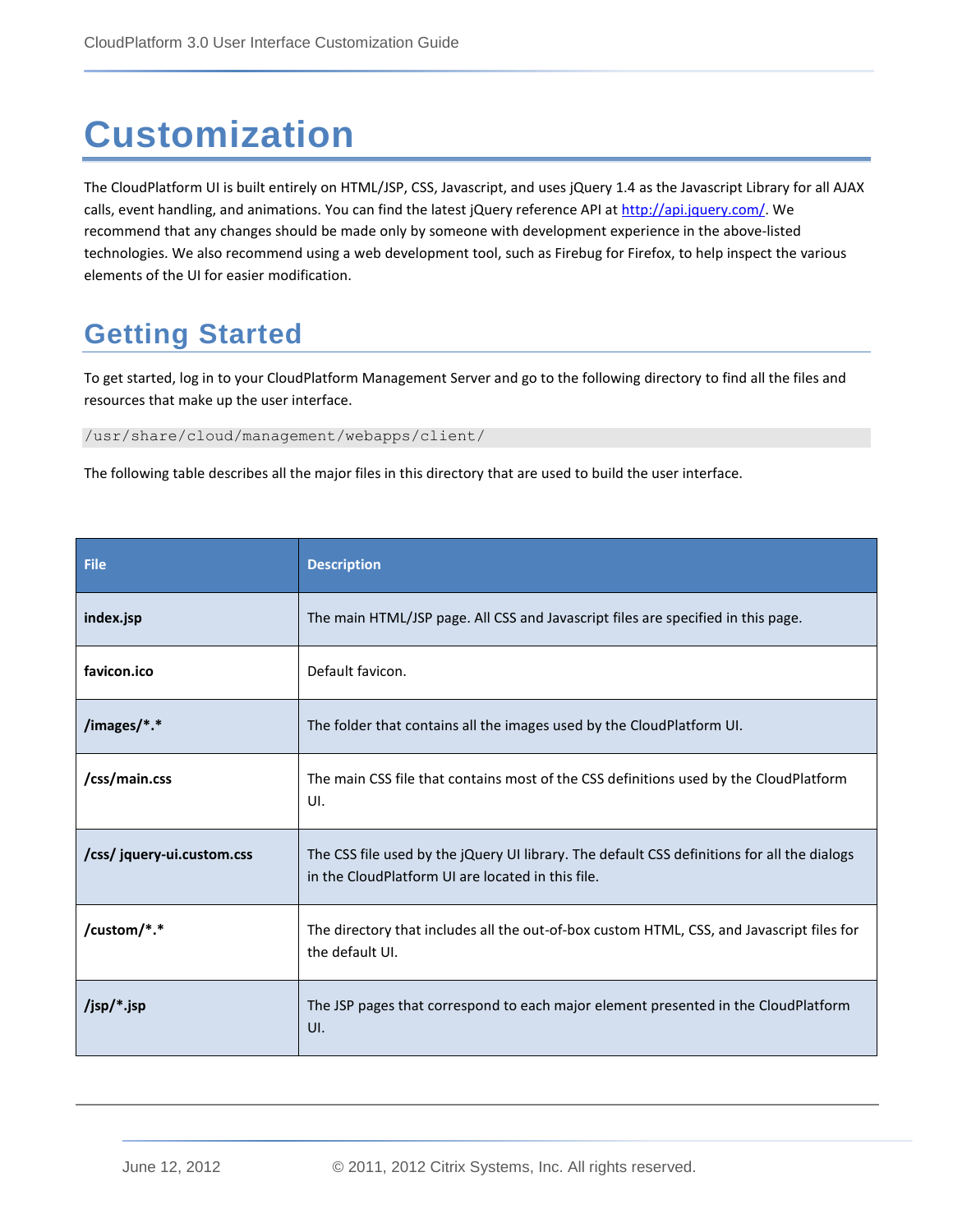| /script/jquery*.js             | The Javascript libraries used by the CloudPlatform UI. You need not modify any of these<br>files.                                                                                                                             |
|--------------------------------|-------------------------------------------------------------------------------------------------------------------------------------------------------------------------------------------------------------------------------|
| /script/cloud.core.callback.js | The Javascript file that you can modify if you wish to integrate the CloudPlatform UI as a<br>single sign-on solution with your existing website/portal.                                                                      |
| /script/cloud.core.js          | The Javascript file that contains the common functions used by the CloudPlatform UI.                                                                                                                                          |
| /script/cloud.core.init.js     | The Javascript file that contains the default initialization logic for the CloudPlatform UI.<br>This is the location where you need to specify the default API URL for AJAX calls if you<br>decide to change the default URL. |
| /script/cloud.core.*.js        | The Javascript files that correspond to each major element present in the CloudPlatform<br>UI.                                                                                                                                |

### <span id="page-5-0"></span>**Simple Branding**

Simple branding is defined as the replacement of the header logo and all major color schemes in the CloudPlatform UI to match your company's logo and colors. This includes modification of the color of the header, tabs, grid header, and all dialogs. To make these changes, use the reference CSS files found in the /custom/custom\*/css directory. You can also replace the favicon.ico and /images/cloud\_logo.gif files to replace the default images. The following illustrations identify some of the major CSS definitions which are typically modified in simple branding.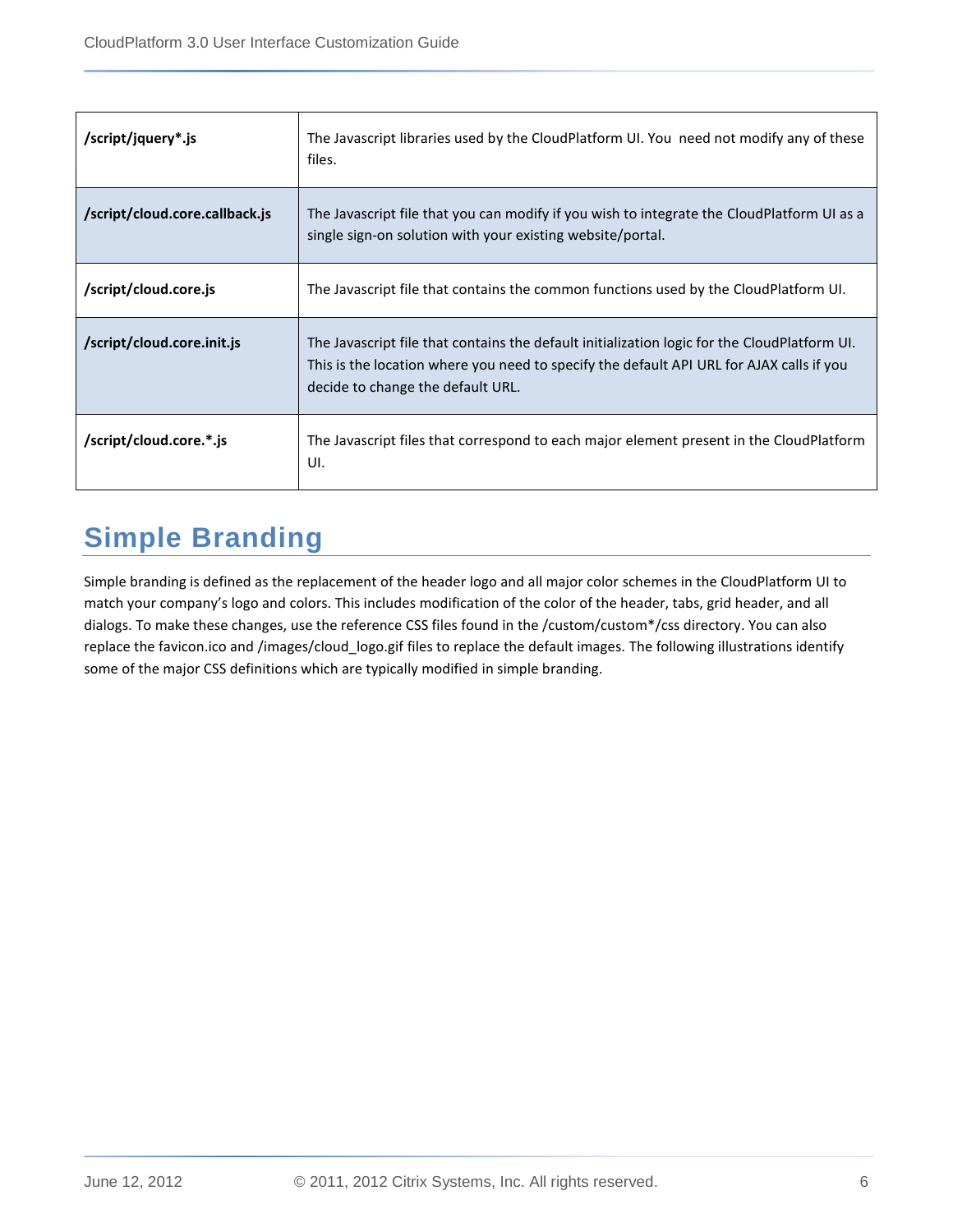#### <span id="page-6-0"></span>**Customizing the Dashboard**

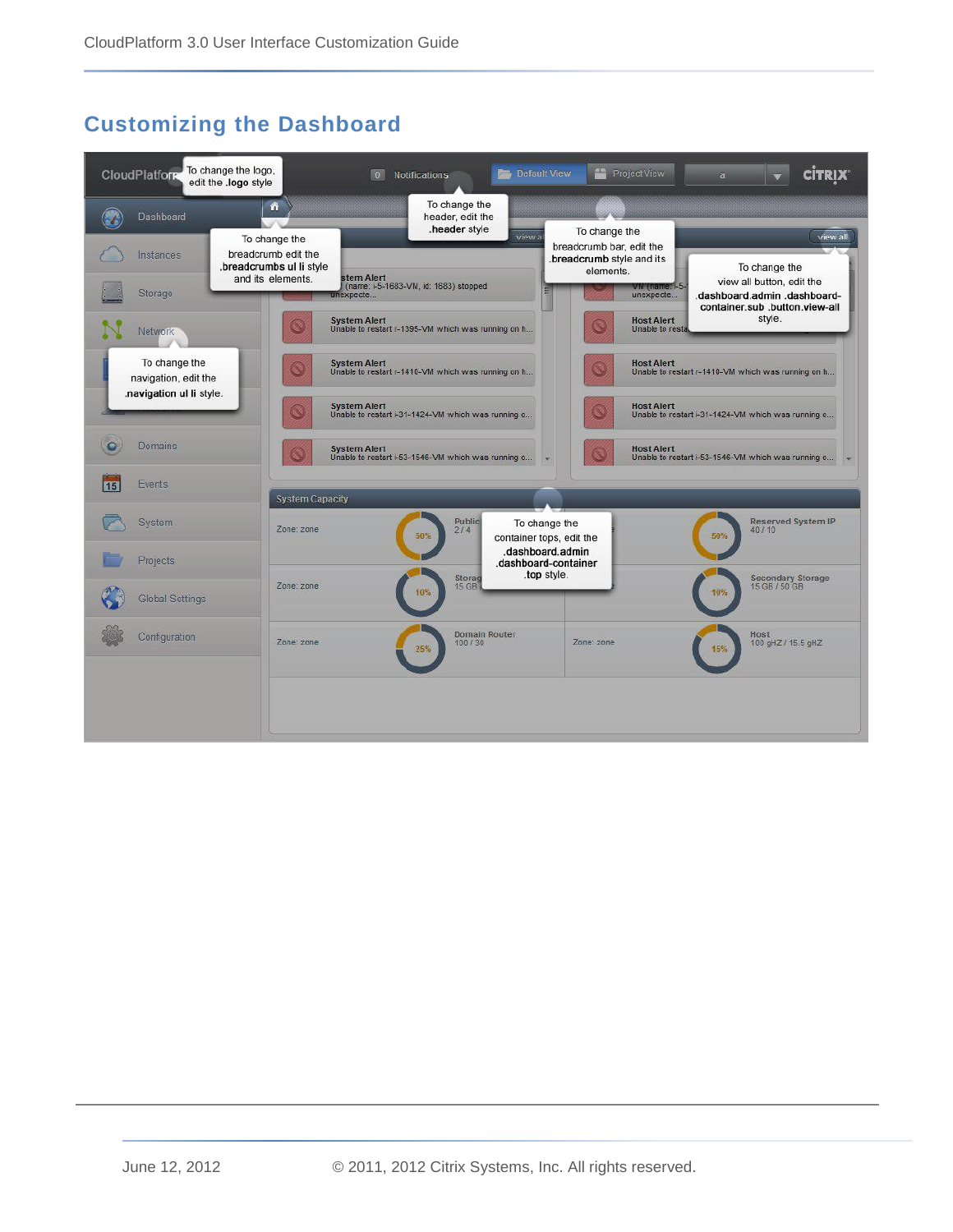#### <span id="page-7-0"></span>**Customizing the Wizard**

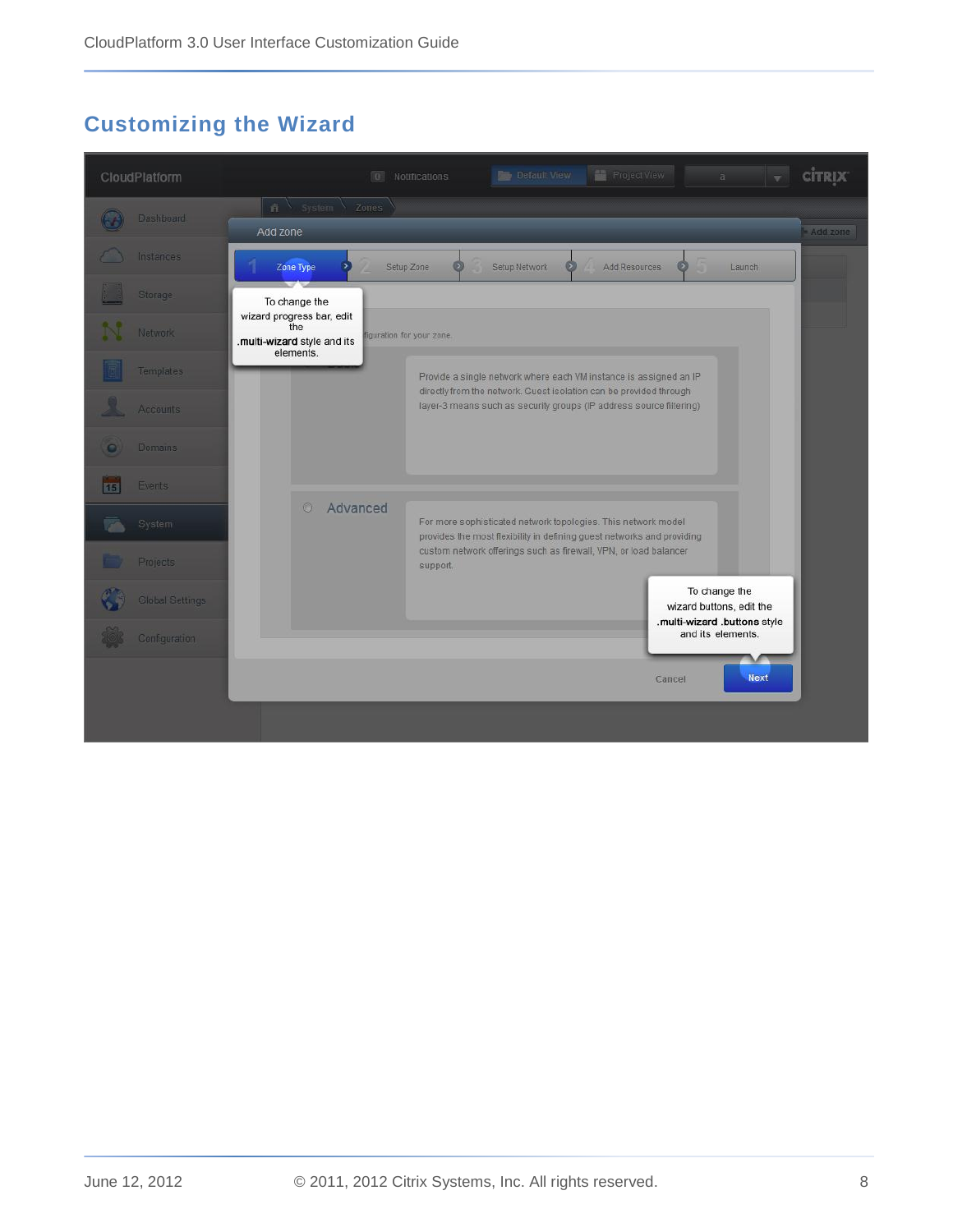#### <span id="page-8-0"></span>**Customizing the Instances Page**

| CloudPlatform               | $\boxed{0}$                                   | <b>Notifications</b> | Default View                                | <b>Project View</b>                                     | <b>CİTRIX</b><br>a<br>$\overline{\mathbf{v}}$                     |
|-----------------------------|-----------------------------------------------|----------------------|---------------------------------------------|---------------------------------------------------------|-------------------------------------------------------------------|
| Dashboard                   | $\hat{\mathbf{n}}$ Instances                  |                      |                                             |                                                         |                                                                   |
|                             | My instances<br>Filter By:                    | зű,                  |                                             |                                                         | - Add instance<br>$\alpha$                                        |
| Instances                   | Name                                          | Accoun               | To change the<br>toolbar, edit the .toolbar | <b>Status</b>                                           | To change the                                                     |
| Storage                     | $I-8-440-VM$                                  | <b>TEST</b>          | style.                                      | O)<br>Runni                                             | add instance button, edit the<br>div.button.add style.            |
| Network                     | i-15-449-VM                                   | RS4                  | San Jose                                    | ō<br>Runni                                              | *additional buttons conform to<br>this format.                    |
|                             | i-29-595-VM                                   | JamieLong            | San Jose                                    | $\circ$<br>Running                                      | $\alpha$<br>$\mathfrak{D}$<br>$\circ$<br>$\boldsymbol{\varkappa}$ |
| <b>Templates</b>            | To change the<br>$1-2$<br>table row, edit the |                      | San Jose                                    | Stopped                                                 | $\alpha$<br>ø<br>$\infty$                                         |
| <b>Accounts</b>             | table tbody td, table th<br>Е<br>style.       |                      | San Jose                                    | Stopped                                                 | $\alpha$<br>$\infty$<br>ø<br>ь                                    |
| $\bullet$<br><b>Domains</b> | $1 - 23 - 111 - 111$                          | <b>Edga</b>          | San Jose                                    | Stopped                                                 | $\alpha$<br>э<br>$\circ$<br>26<br>ь                               |
|                             | i-23-786-VM                                   | RS3                  | San Jose                                    | Stopped                                                 | $\mathbb{Z}$<br>a<br>э<br>26<br>Þ                                 |
| Events<br>15                | i-23-805-VM                                   | RS3                  | San Jose                                    | Stopped                                                 | $\alpha$<br>э<br>$\circ$<br>$\infty$                              |
| System                      | i-15-861-VM                                   | RS4                  | San Jose                                    | Stopped                                                 | $\mathbb{Z}$<br>э<br>ø<br>$\boldsymbol{\mathsf{x}}$<br>Þ          |
| Projects                    | i-16-901-VM                                   | RS5                  | San Jose                                    | Stopped                                                 | $\alpha$<br>з<br>ø<br>$\infty$                                    |
| <b>Global Settings</b>      | i-32-972-VM                                   | sumita-user          | San Jose                                    | Running                                                 | $\alpha$<br>$\mathfrak{D}$<br>$\circ$<br>$\boldsymbol{\varkappa}$ |
|                             | i-19-1030-VM                                  | <b>SCALR</b>         | San Jose                                    | To change the                                           | $\mathbb{Z}$<br>$\infty$<br>ø                                     |
| Configuration               | i-7-1118-VM                                   | DEV                  | San Jose                                    | status icon, edit the<br>div.list-view td.state.on span | $\mathbb{Z}$<br>a<br>$\infty$<br>Ø                                |
|                             | i-27-1274-VM                                  | Yali                 | San Jose                                    | style and its elements.                                 | $\alpha$<br>G<br>Ø<br>$\infty$                                    |
|                             | i-2-1276-VM                                   | admin                | Chicago                                     | o<br>Running                                            | $\alpha$<br>$\mathfrak{D}$<br>$\circ$<br>$\infty$                 |
|                             | i-23-1284-VM                                  | RS3                  | San Inse                                    | Stonned                                                 | $\sim$<br>مە                                                      |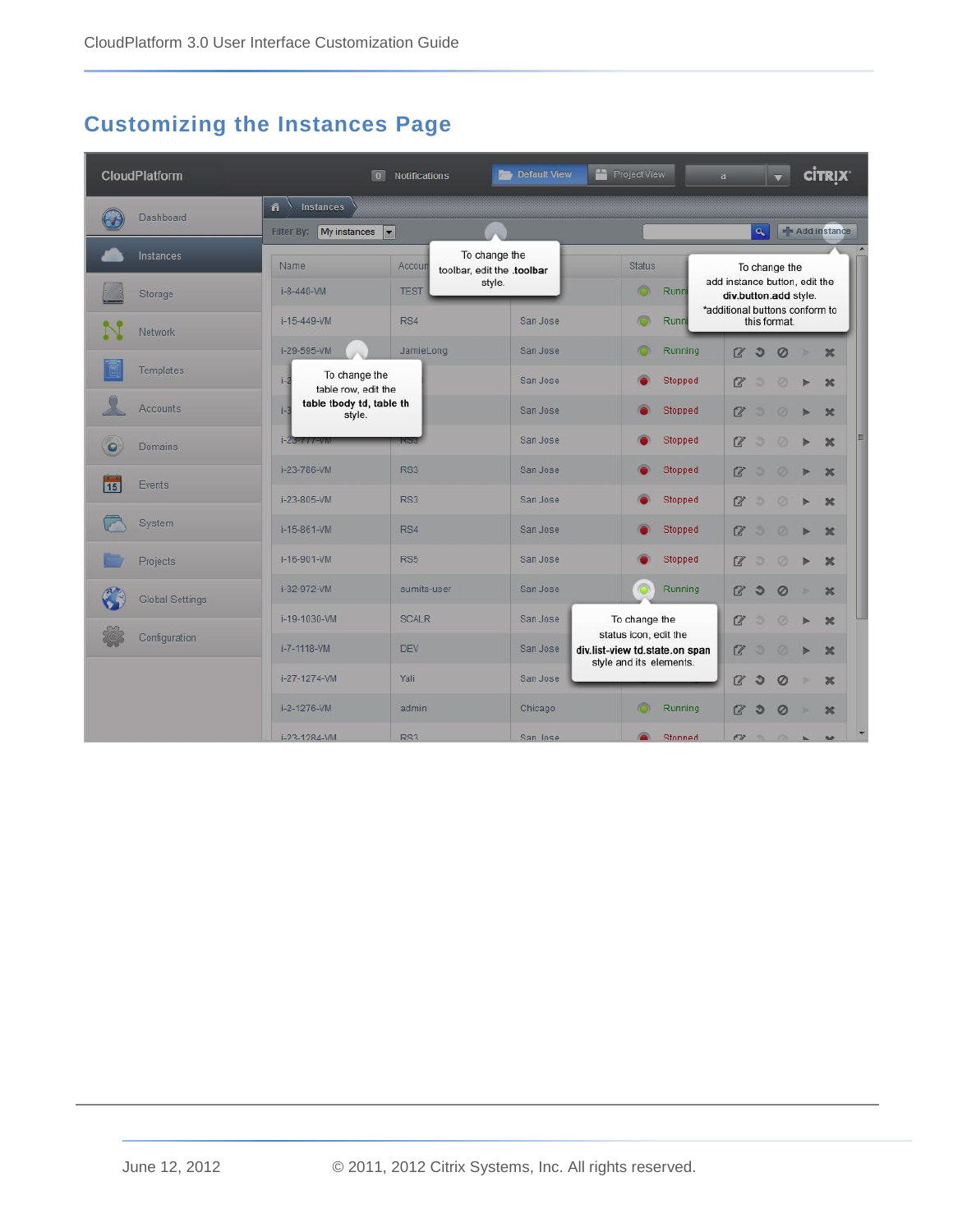#### <span id="page-9-0"></span>**Customizing the Details Page**

| CloudPlatform          | $\boxed{0}$                            | <b>Notifications</b> |                                                                     | <b>Default View</b>                                      | <b>Project View</b> | <b>CİTRIX</b><br>$\overline{\mathbf{v}}$<br>$\overline{a}$ |
|------------------------|----------------------------------------|----------------------|---------------------------------------------------------------------|----------------------------------------------------------|---------------------|------------------------------------------------------------|
| Dashboard              | $\hat{\mathbf{n}}$ Instances $\lambda$ | i-8-440-VM<br>画      |                                                                     |                                                          |                     | <b>C</b> Refresh                                           |
| Instances              | Name                                   | Hice                 | <b>Details</b>                                                      | <b>NICs</b>                                              | <b>Statistics</b>   | To change the                                              |
| Storage                | i-8-440-VM                             | TE                   |                                                                     | To change the                                            |                     | toolbar buttons, edit the<br>div.toolbar div.button style. |
| Network                | $i - 15 - 449 - VM$                    | <b>RS</b>            | $\begin{array}{c c c c} \hline \mathbb{Z} & \mathbb{R} \end{array}$ | tabs, edit the<br>.ui-tabs li style and its<br>elements. | 0000                | and its elements.                                          |
|                        | i-29-595-VM                            | Jal                  | Name                                                                | $i - 8 - 440 - VM$                                       |                     |                                                            |
| Templates              | i-20-622-VM                            | de                   |                                                                     |                                                          |                     |                                                            |
| <b>Accounts</b>        | i-35-665-VM                            | 39                   | ID:                                                                 | 440                                                      |                     |                                                            |
| $\bullet$<br>Domains   | i-23-777-VM                            | RS                   | Zone                                                                | San Jose                                                 |                     |                                                            |
|                        | i-23-786-VM                            | RS                   | Template type                                                       | 256                                                      |                     |                                                            |
| 15<br>Events           | i-23-805-VM                            | RS                   | Service offering                                                    | Small Instance                                           |                     |                                                            |
| System                 | i-15-861-VM                            | R\$                  | Group                                                               |                                                          |                     |                                                            |
| Projects               | i-16-901-VM                            | RS                   |                                                                     |                                                          |                     |                                                            |
| <b>Global Settings</b> | i-32-972-VM                            | <b>Stil</b>          |                                                                     |                                                          |                     |                                                            |
|                        | i-19-1030-VM                           | sd                   |                                                                     |                                                          |                     |                                                            |
| Configuration          | i-7-1118-VM                            | 日日                   |                                                                     |                                                          |                     |                                                            |
|                        | i-27-1274-VM                           | Yal                  |                                                                     |                                                          |                     |                                                            |
|                        | i-2-1276-VM                            | ad                   |                                                                     |                                                          |                     |                                                            |
|                        | i-23-1284-VM                           | RS                   |                                                                     |                                                          |                     |                                                            |

### <span id="page-9-1"></span>**Advanced Customizations**

The following sections describe various customizations that can be applied to the user interface.

#### <span id="page-9-2"></span>**Changing the API URL**

The default host URL on a new installation of CloudPlatform is http://<server>:<port>/client. Refer to <http://tomcat.apache.org/tomcat-5.5-doc/index.html> for information on how to change the default host URL.

You might need to change the API URL for the following reasons:

- $\triangleright$  The default configuration of the Tomcat engine has been changed to your desired URL.
- $\triangleright$  You have a load balancer or proxy server that is fronting a public host URL, and the public host URL is different from what is currently configured as the default API URL.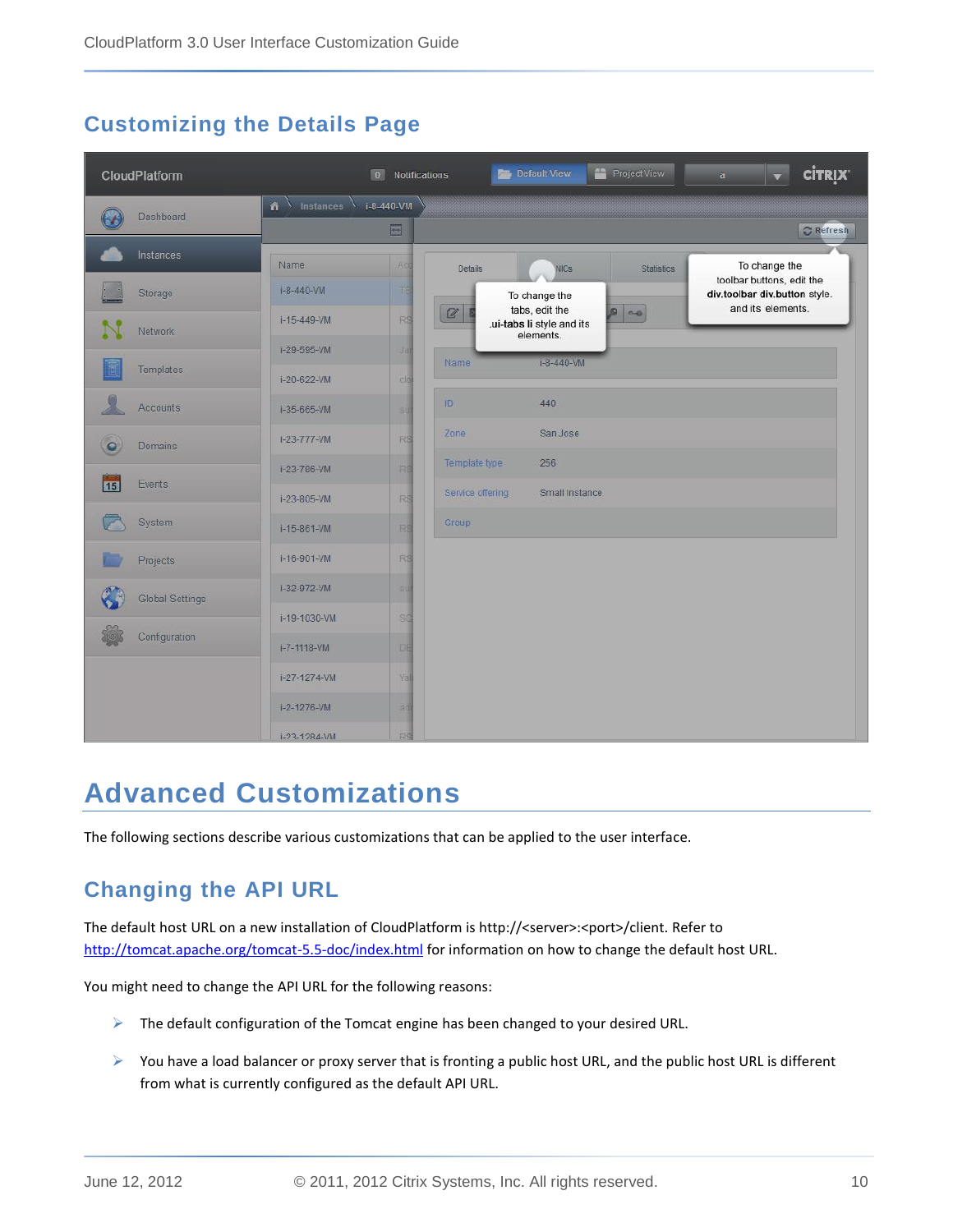If at any point the public API URL is different than what is configured by default, you need to reconfigure your setup by changing the API path and modifying the cloud.core.init.js file. Use the instructions in the following sections to make these changes.

#### **To Edit the API Path**

By default, the API URL as configured in the user interface is "client/api" and is relative to the default host DNS/IP. If you would like to change the API path, use the following steps.

**1.** Open the following file:

/usr/share/cloud/management/webapps/client/WEB-INF/web.xml

**2.** Within the file, find the following XML tag:

```
<servlet-mapping>
          <servlet-name>apiServlet</servlet-name>
          <url-pattern>/api/*</url-pattern>
</servlet-mapping>
```
**3.** Change the <url-pattern> tag to the desired API URL.

Once you have changed the API path, proceed to the next section for steps to modify the cloud.core.init.js file.

#### **To Modify the cloud.core.init.js File**

If the default API URL has changed from "client/api", use the following steps to modify the cloud.core.init.js file.

**1.** Open the following file.

/usr/share/cloud/management/webapps/client/scripts/cloud.core.init.js

**2.** Find the following jQuery definition in the file:

```
$.ajaxSetup({
      url: "/client/api",
      dataType: "json",
      cache: false,
      error: function(XMLHttpResponse) {
            handleError(XMLHttpResponse);
      },
      beforeSend: function(XMLHttpRequest) {
            if (g_mySession == $.cookie("JSESSIONID")) {
                  return true;
            } else {
                  $("#dialog_session_expired").dialog("open");
                  return false;
            }
      }
});
```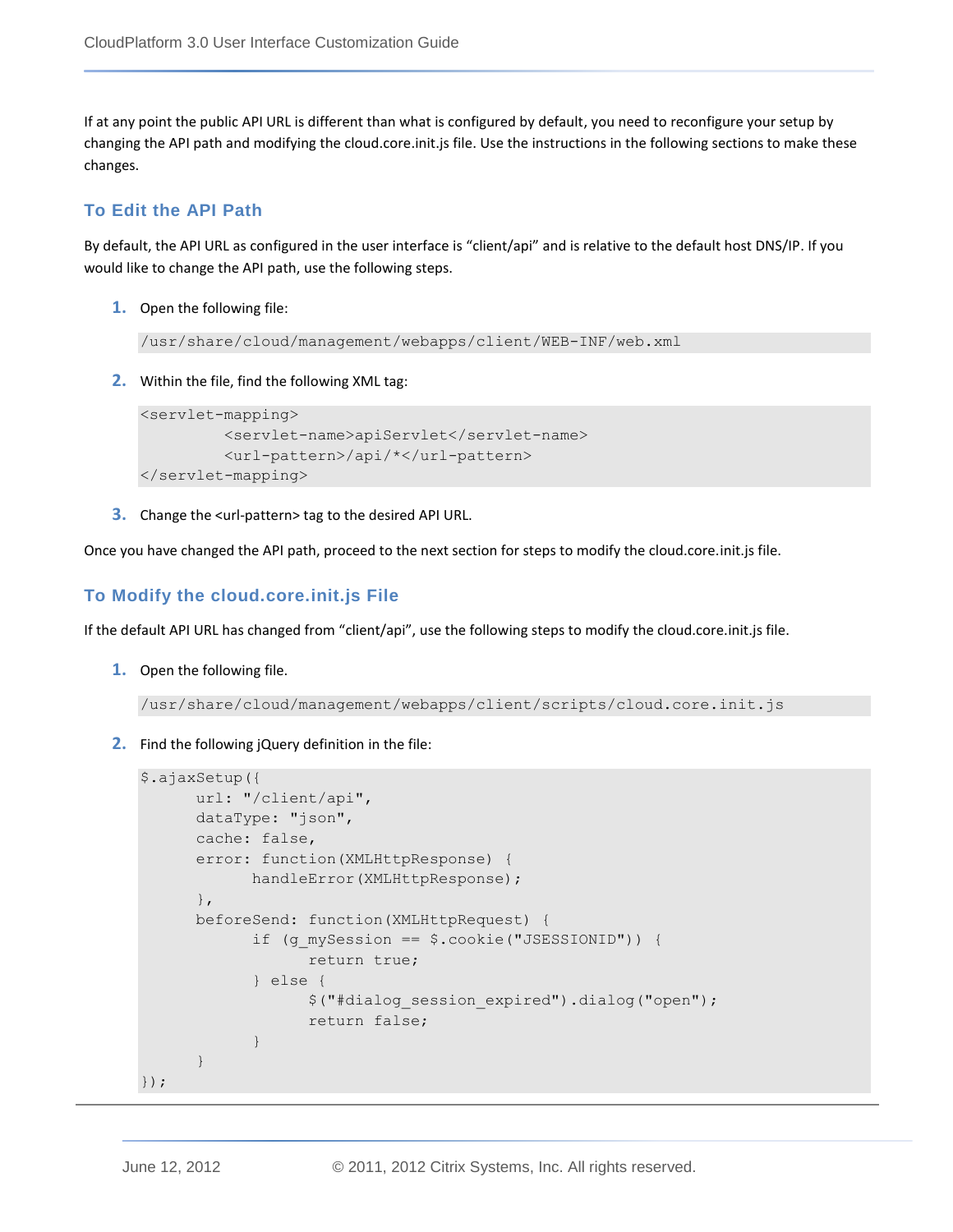**3.** Modify the URL option, /client/api, to your desired URL.

This option is highlighted in red in the above example.

Once this has been modified, all subsequent AJAX calls will be made to the new URL. You may need to refresh the browser to update any cached Javascript files for the new settings to take place.

#### <span id="page-11-0"></span>**Localization**

The process of localizing the CloudPlatform User Interface requires a two-step process:

- **1.** Add a new properties file for the language you wish to use.
	- a) Copy the property file to the following directory in your management server:

/usr/share/cloud/management/webapps/client/WEB-INF/classes/resources

b) Make a copy of messages.properties file and rename the new file by using the naming convention of messages\_<lang\_code>\_<country\_code>.properties.

The valid language codes can be found a[t http://www.ics.uci.edu/pub/ietf/http/related/iso639.txt.](http://www.ics.uci.edu/pub/ietf/http/related/iso639.txt) The valid country codes can be found at [http://www.chemie.fu-berlin.de/diverse/doc/ISO\\_3166.html](http://www.chemie.fu-berlin.de/diverse/doc/ISO_3166.html) The default installation of CloudPlatform contains sample property files for simplified Chinese, Japanese, and Spanish.

- c) Edit the file and translate the English text to your language of choice.
- **2.** Set the cookie, "lang" to be your language + country code.
- **3.** You can either modify the current UI to accommodate the new language or just ensure that you set the cookie yourself. To modify the UI, you need to edit the index.jsp file.
	- a) Find the language drop down menu by searching for "lang menu"
	- b) Add a new <li>item to match your new language

#### For example:

If you wish to add a French localization, make a copy of messages.properties file and rename it to messages fr.properties Edit the new file and translate the English text. Then edit the index.jsp file and add <li id="fr"><fmt:message key="label.lang.french"/></li> to the dropdown menu.

#### <span id="page-11-1"></span>**Changing Session Timeout**

The default session timeout for the User Interface is 30 minutes as configured within Tomcat. If you wish to increase this timeout period, use the following steps.

**1.** Open the following file.

```
/usr/share/cloud/management/webapps/client/WEB-INF/web.xml
```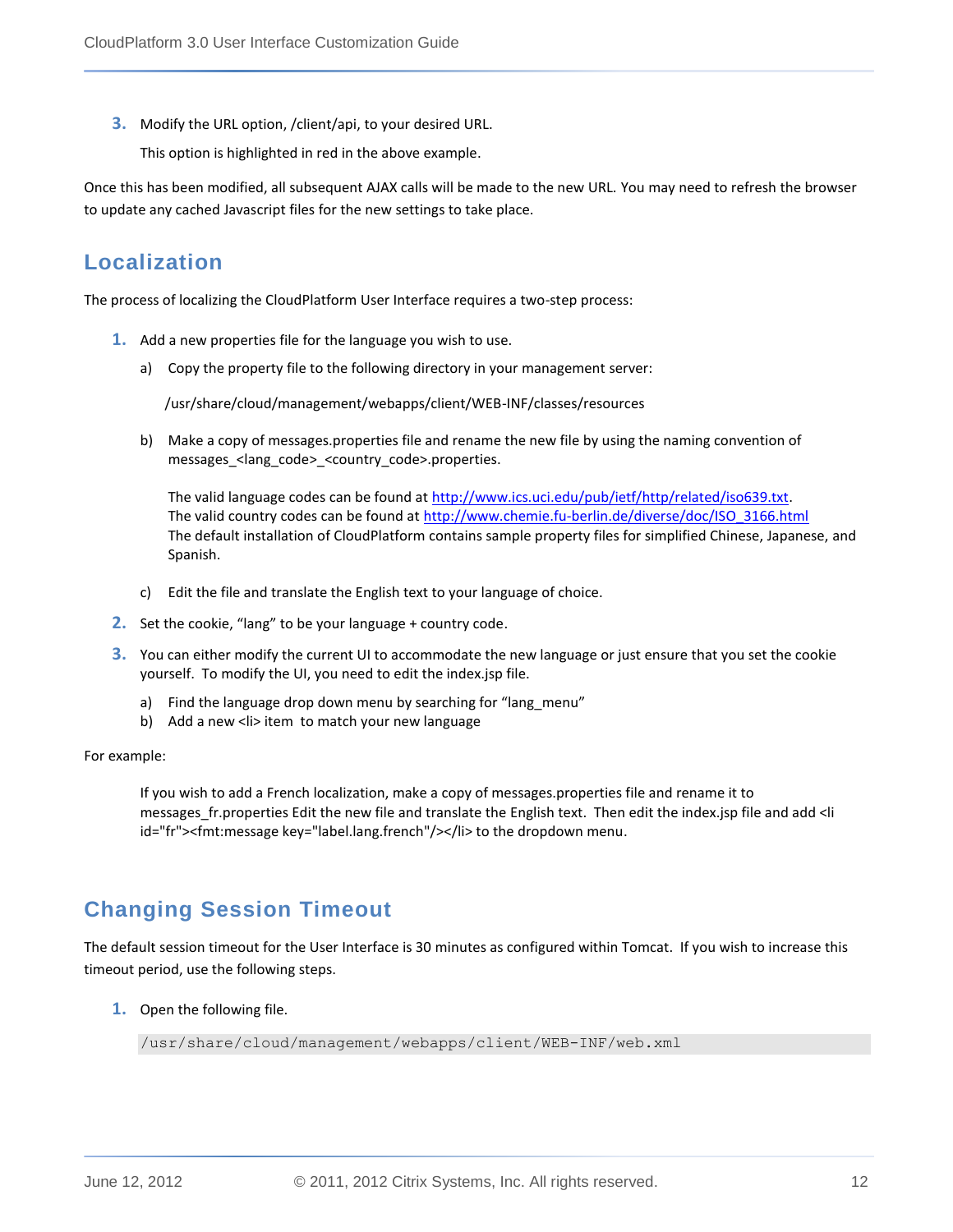**2.** In the file, add the following XML tag or modify the current one to the desired timeout period in minutes:

```
<session-config>
          <session-timeout>60</session-timeout>
</ session-config>
```
**3.** Reboot the Tomcat container:

```
# service cloud-management restart
```
### <span id="page-12-0"></span>**Single Sign-on Integration**

The user interface is created entirely using the session-based CloudPlatform API. Once a user has successfully logged in, a JSESSIONID cookie is sent back as part of the authorization process. This cookie can be used until the session has expired on the server. As a result, there are multiple ways that single sign-on can be integrated. Two of these methods are discussed in detail in the following sections.

These two methods of integrating your portal to CloudPlatform depend on the modification of the "cloud.core.callbacks.js." This file includes a method, onLogoutCallback(), that can be implemented to redirect the user to your portal if the session times out. The other half of this file includes a sample AJAX login API call to the CloudPlatform management server. You must make the login API from the CloudPlatform domain; otherwise the browser will reject any cross-browser script calls for security reasons. If your CloudPlatform Management Server and Portal exist within the same domain, you do not have to worry about this. Simply make the login API call from anywhere.

#### <span id="page-12-1"></span>**Traditional**

The traditional way of integrating an existing portal with CloudPlatform is to execute the API command "login" on behalf of the user. Using this method, you would need to construct the login command and pass in the required parameters, such as the username, account, domain, and password. Upon a successful response, you would only need to ensure that the global variable "g\_loginResponse" is set to the JSON response of the login API call. A typical client-side single sign-on implementation is as follows:

- $\triangleright$  Portal has a link (or iframe) to the CloudPlatform interface. That link should contain enough information to construct a proper login API call.
- $\triangleright$  A modified "cloud.core.callbacks.js" intercepts the referred link, constructs the "login" call, and executes it against /client/api URL.
- $\triangleright$  Upon a successful response, the JESSIONID cookie will be automatically set by the browser, and the global variable "g\_loginResponse" should be set to the JSON response.

#### <span id="page-12-2"></span>**Shared Key**

The shared key method is very similar to the traditional way except for the additional security by hashing the URL with a shared secret key when making the same login API command. The actual process of signing is very similar to the process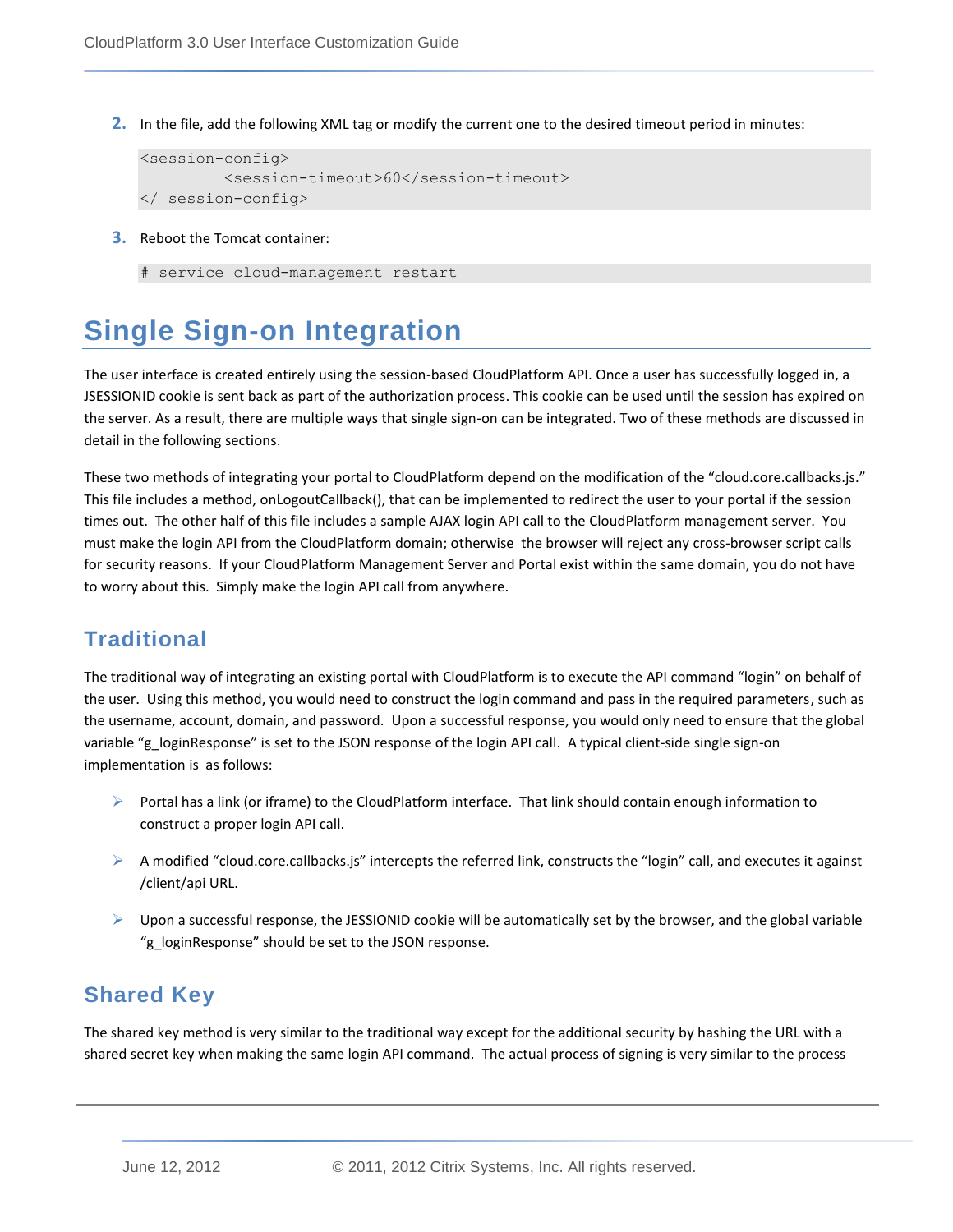described at [http://download.cloud.com/releases/2.2/api/html/global\\_admin/2.2api\\_security\\_details.html](http://download.cloud.com/releases/2.2/api/html/global_admin/2.2api_security_details.html) under the "API/Secret key security section" with the following exceptions:

- $\triangleright$  You do not need to pass in the API Key
- $\triangleright$  The four parameters that must be passed in for the login command are domainId, username, timestamp, and signature.

A sample login request:

```
https://<server>:8080/client/api?command=login&username=XXX&domainid=NNN&time
stamp=YYY&signature=<secure-hash>
```
You must retrieve the single sign-on secret key from the CloudPlatform database under the configuration table for the key "security.singlesignon.key". Copy security.singlesignon.key to the application you wish to integrate CloudPlatform with, and follow the above instructions to sign the login command.

The timestamp parameter is simply the current system time in milliseconds. The fault tolerance value,

"security.singlesignon.tolerance.millis", is available in the configuration table. You can change that value to suit your preference. The timestamp passed in as part of the login request needs to be within the CloudPlatform Management Server time plus the fault tolerance time.

### <span id="page-13-0"></span>**Cross Site Request Forgery (CSRF)**

The CloudPlatform Management User Interface protects itself from CSRF attacks. Additional information about this can be found a[t http://www.owasp.org/index.php/Cross-Site\\_Request\\_Forgery\\_\(CSRF\).](http://www.owasp.org/index.php/Cross-Site_Request_Forgery_(CSRF))

To protect the User Interface from CSRF attacks, a sessionkey response value is returned upon a successful login attempt. This sessionkey is then passed with all subsequent API command calls. This is different from the JESSSIONID and should never be stored in a cookie.

If you plan to implement your own User Interface on top of the CloudPlatform Query API, you must ensure the following when using the sessionkey:

- Should \***not**\* be stored as a cookie
- $\triangleright$  Must be returned with every request, for example:

http://<server>:8080/client/api?command=XXX&sessionKey=YYY

If you send any subsequent requests without a valid sessionkey, a 401 Unauthorized HTTP error code will be returned.